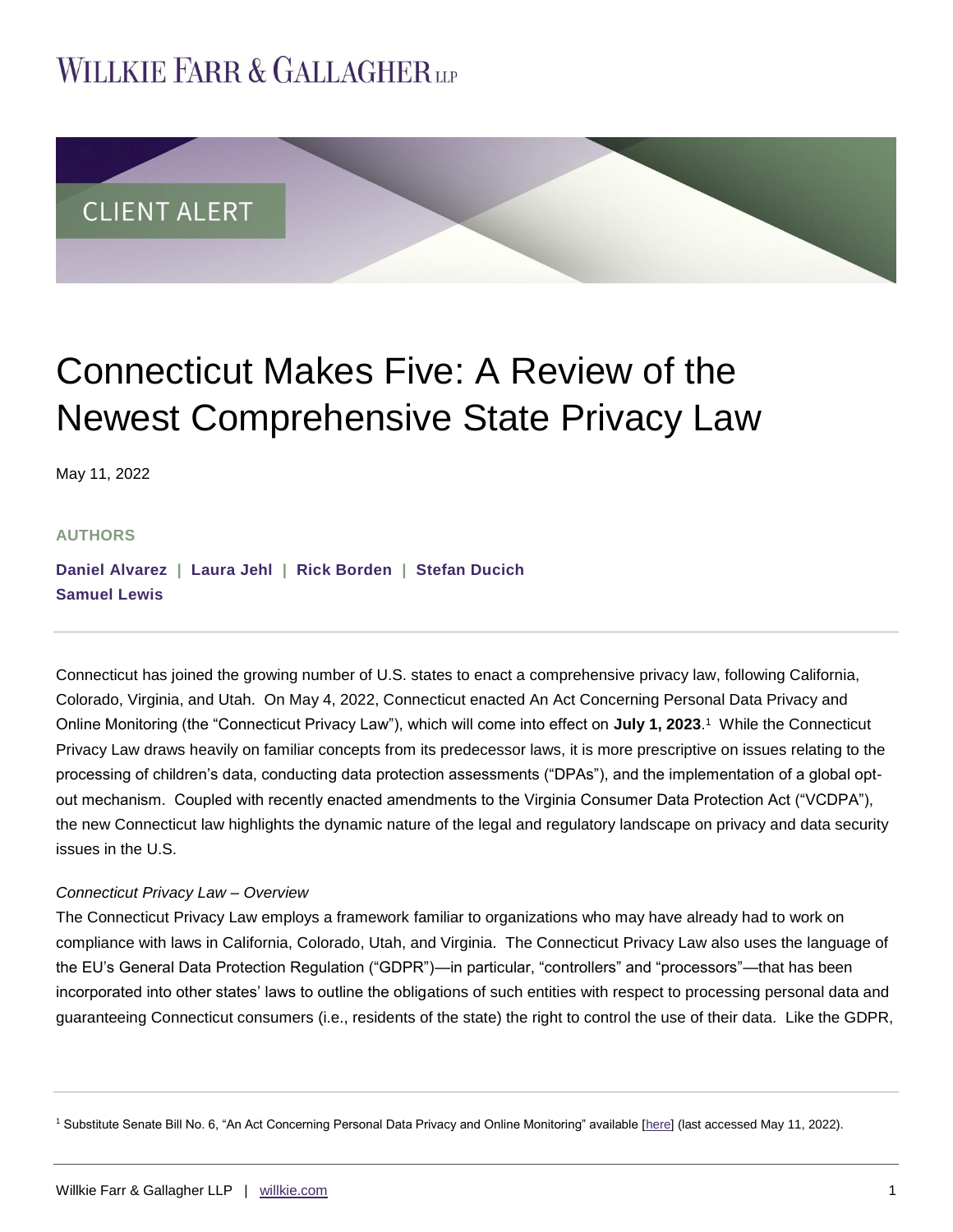## **Connecticut Makes Five: A Review of the Newest Comprehensive State Privacy Law**

the Connecticut Privacy Law requires controllers to maintain records, in particular with respect to data protection assessments.

#### *Scope*

The Connecticut Privacy Law applies to entities doing business in Connecticut—or whose products or services are targeted to Connecticut consumers—and which, in the last year, controlled or processed the personal data of at least:

- (1) 100,000 Connecticut consumers; or
- (2) 25,000 Connecticut consumers, and derived at least 25% of gross revenue from the sale of personal data.

These thresholds are similar, but not identical, to the other state laws. These differences will unfortunately require organizations to continue to track multiple triggering requirements.

In addition, the Connecticut Privacy Law excludes certain data and entities from its scope. For example, the law expressly does not apply to the processing of employees' data within the employment relationship, and includes broad, entity-wide exclusions for (i) financial institutions subject to the privacy and data security requirements of the Gramm-Leach-Bliley Act, (ii) covered entities and business associates subject to the Health Insurance Portability and Accountability Act; and (iii) nonprofit organizations, among others.

#### *Obligations on Controllers and Processors*

Like the other comprehensive U.S. state laws and the GDPR, the Connecticut Privacy Law imposes a number of obligations on covered entities with respect to the collection, processing, and sharing of personal data. For example:

*Consent.* Controllers must obtain clear, affirmative and unambiguous consent to process personal data and provide a mechanism to withdraw such consent, in cases where the organization is either processing sensitive data or is processing data in ways that are different from the original purpose for collection.

*Security.* Controllers must implement and maintain reasonable security practices appropriate to the volume and nature of data involved, and provide public notices about the processing of personal data. In addition:

*DPAs.* Controllers must conduct and document a DPA for all processing that "presents a heightened risk of harm to a consumer."<sup>2</sup> This includes any processing of sensitive data, or processing non-sensitive, personal data for the purpose of (i) targeted advertising; (ii) selling such data; or (iii) profiling (where profiling presents a reasonably foreseeable risk of certain harms). As under other states laws, DPAs are documented, risk-based assessments that weigh the benefits that may flow from processing—to the consumer, controller, and other stakeholders—against risks to the rights of the consumer. The Connecticut Attorney General may compel production of a DPA if such assessment is relevant to an

<sup>2</sup> Connecticut Privacy Law sec. 8.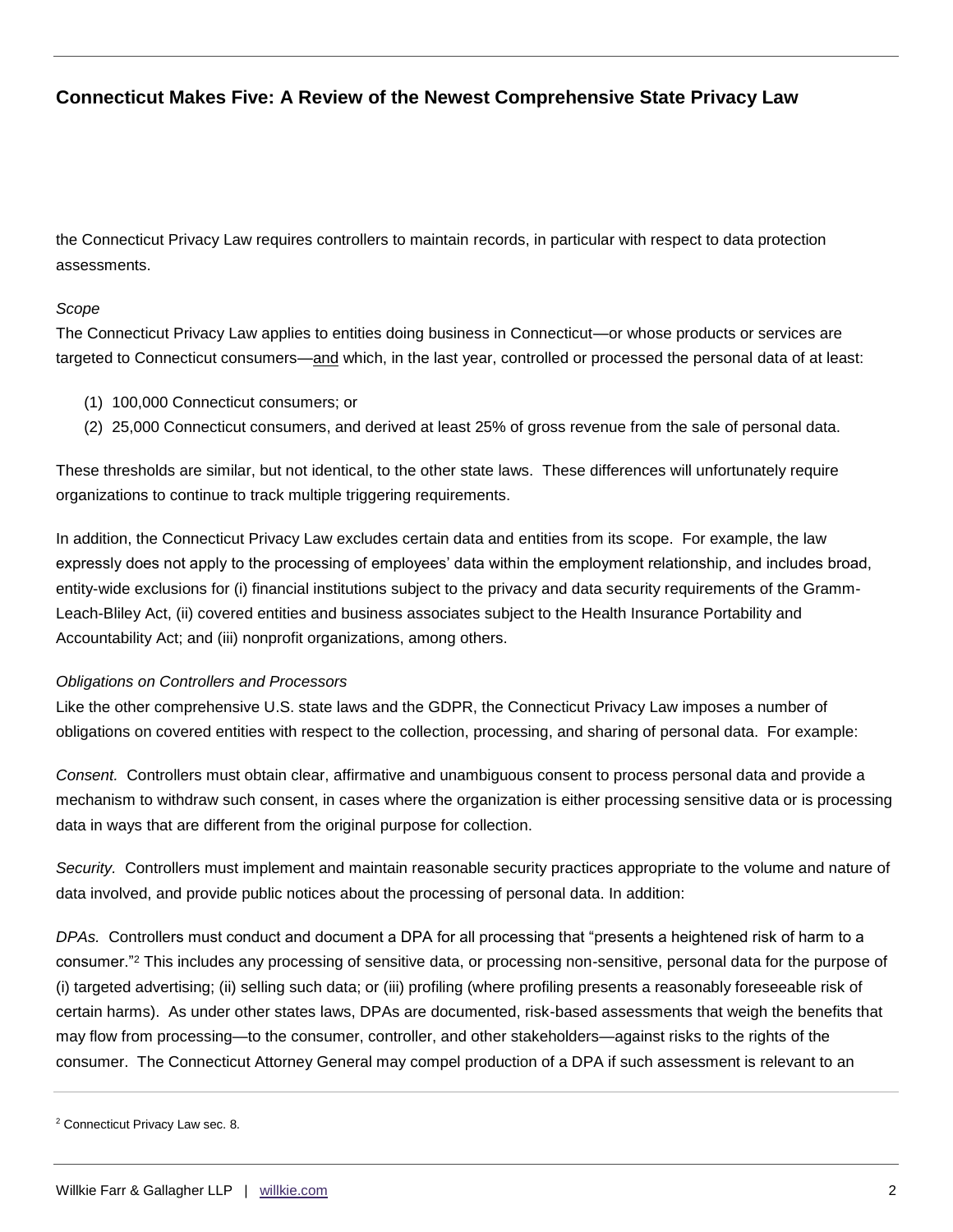## **Connecticut Makes Five: A Review of the Newest Comprehensive State Privacy Law**

investigation. However, the DPA would remain confidential and may not be disclosed under the Freedom of Information Act.

*Minors' Data.* The Connecticut Privacy Law prohibits the processing of personal data of consumers known to be between 13 and 16 years old for the purpose of targeted advertising or the sale of their personal data without the consent of the minor consumer.<sup>3</sup>

*Global Opt-Out.* Not later than **January 1, 2025**, controllers subject to the Connecticut Privacy Law must make a mechanism available that allows Connecticut consumers to opt out of all processing of their personal data for targeted advertising and data sales by that controller. There are several conditions that attach to this (e.g., no unfair disadvantage to other controllers), but this will likely entail significant technical and operational developments to meet the prescribed requirements. Controllers should feature a clear and conspicuous link to the mechanism on their website.

*Processor Contracts*. Controllers and processors must enter into contracts that memorialize the nature of the relationship and some of the details related to complying with the law.

#### *Consumers' Rights*

Connecticut consumers enjoy certain rights with respect to their data that are similar to those of consumers in California, Colorado, Utah, and Virginia. These include the right to confirm whether their data is processed by a controller, to access, correct, delete and obtain a copy of such personal data, and to opt out of personal data processing for the purposes of: (i) targeted advertising, (ii) the sale of personal data, and (iii) "profiling in furtherance of solely automated decisions that produce legal or similarly significant effects concerning the consumer."<sup>4</sup> As with the California Consumer Protection Act ("CCPA")/California Privacy Rights Act ("CPRA"), the Connecticut Privacy Law prohibits discrimination against a consumer for exercising these rights.

#### *Enforcement*

The Connecticut Privacy Law joins the majority of preexisting state privacy laws by granting the state Attorney General exclusive authority to enforce violations. Unlike CCPA/CPRA, the Connecticut Privacy Law does not provide for a private right of action.

Initially, controllers facing enforcement action under the Connecticut Privacy Law have 60 days following notice from the Attorney General's office to cure the violation. However, the mandatory cure period will expire on **January 1, 2025**, after which the Attorney General may choose whether to allow a controller to cure or to initiate an enforcement action immediately.

<sup>&</sup>lt;sup>3</sup> The CCPA requires consumers between the ages of 13 and 16 to affirmatively authorize the sale of their data.

<sup>4</sup> The CPA and VCDPA allow consumers to opt out of these types of processing, while the CPRA, CCPA, and the UPA target a narrower range of processing.